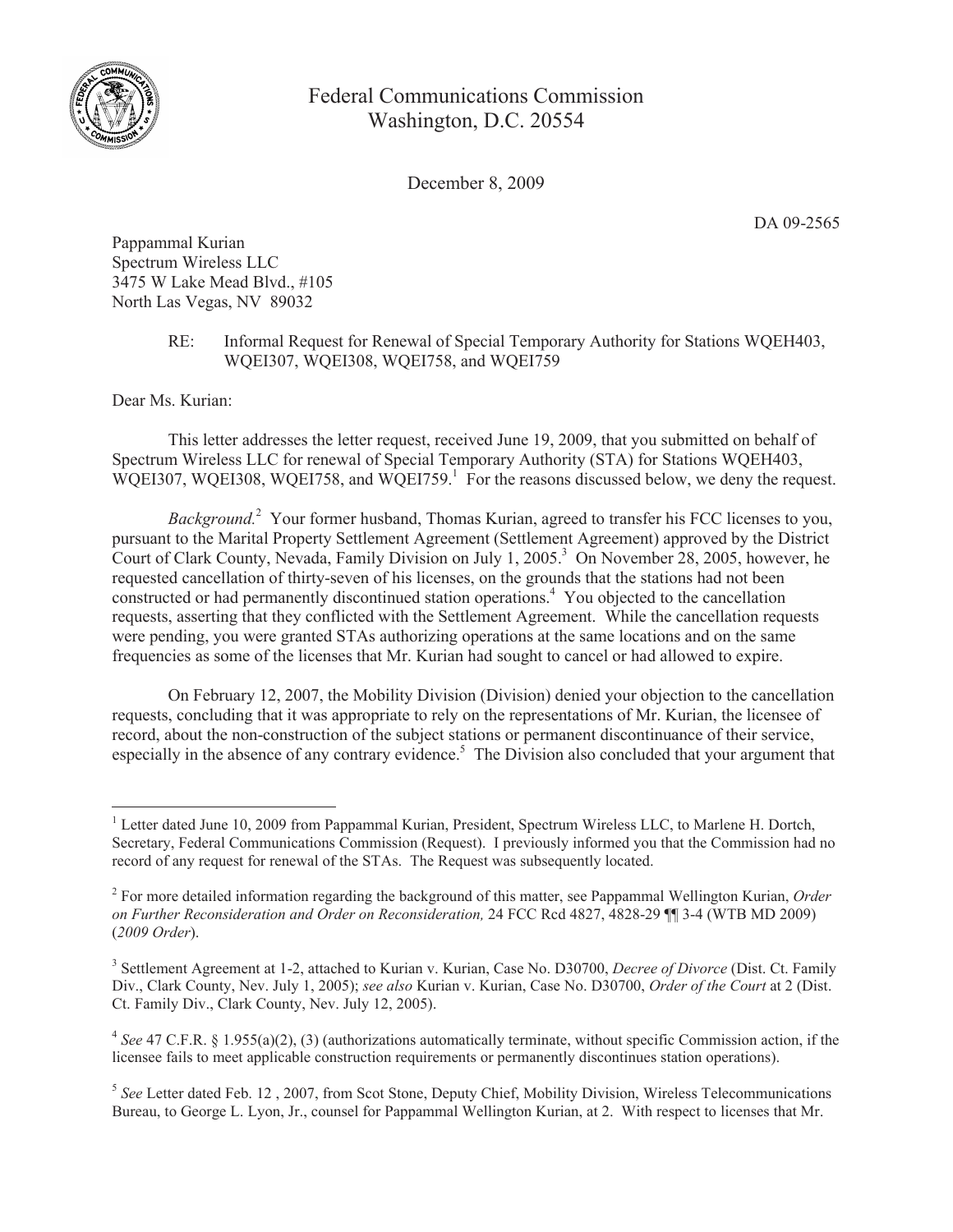the cancellation requests conflicted with the Settlement Agreement was irrelevant to whether the licenses had canceled for non-construction or permanent discontinuance of operations.<sup>6</sup> You sought reconsideration, and the Division affirmed the February decision on October 19, 2007.<sup>7</sup> You then sought reconsideration of the October decision. The Division granted applications to renew the STAs while the petitions for reconsideration were pending.

On April 21, 2009, the Division dismissed your petition for further reconsideration of the October decision as repetitious, and for other procedural deficiencies.<sup>8</sup> The Division also indicated that, in light of its decision, it would not grant any subsequent renewal applications for the STAs.<sup>9</sup> You did not seek reconsideration or review of this decision. On June 19, 2009, however, you submitted a letter request for renewal of the STAs for Stations WQEH403, WQEI307, WQEI308, WQEI758, and WQEI759.

*Discussion.* You argue that the renewal of the STAs is necessary to effectuate the terms of the Settlement Agreement.<sup>10</sup> As noted above, we have rejected the argument that the Settlement Agreement requires continued authorization of stations for which the licenses automatically canceled, and that decision is now a final action. Additionally, the current request presents no new information, and provides no grounds to revisit our conclusion that renewal of the STAs is no longer appropriate in light of the resolution of the underlying matters. Lastly, the request fails to comply with the requirements for submission of STA applications, as set forth in Part 1 of the Commission's Rules.<sup>11</sup> Accordingly, we deny your request for renewal of the STAs.

The authorizations for Stations WQEH403, WQEI307, WQEI308, WQEI758, and WQEI759 have expired. Spectrum Wireless LLC therefore has no authority to operate the facilities formerly authorized under those call signs. Any further operation of those facilities by would be in violation of the Commission's rules. If Spectrum Wireless LLC wishes to operate those facilities in the future, it must first file new applications for permanent authorization.

Accordingly, IT IS ORDERED, pursuant to Sections 4(i) and 303(r) of the Communications Act of 1934, as amended, 47 U.S.C. §§ 154(i), 303(r), and Sections 1.41 and 1.931 of the Commission's Rules, 47 C.F.R. §§ 1.41, 1.931, that the request for renewal of the authorizations for Stations WQEH403,

6 *See id.* at 3.

7 *See* Pappammal Wellington Kurian, *Order on Reconsideration,* 22 FCC Rcd 18660, 18661-62 ¶ 4 (WTB MD 2007). The Division noted that you cited no Commission precedent for declining to credit the unrefuted representation of the licensee of record because of outside litigation between the parties. *See id.* at 18662 ¶ 4.

8 *See 2009 Order,* 24 FCC Rcd at 4830-31 ¶¶ 8-10.

9 *See id.* at 4832 n.45.

<sup>10</sup> *See* Request at 1.

 $11$  47 C.F.R. Part 1. The Commission's rules provide for informal STA requests in emergencies, but this is not such a case. *See* 47 C.F.R. §§ 1.915(b)(1), 1.931(b)(5).

Kurian had allowed to expire, the Division concluded that the cancellation requests were moot, but that the licenses had in fact canceled automatically. *See id.* at 3 n.14.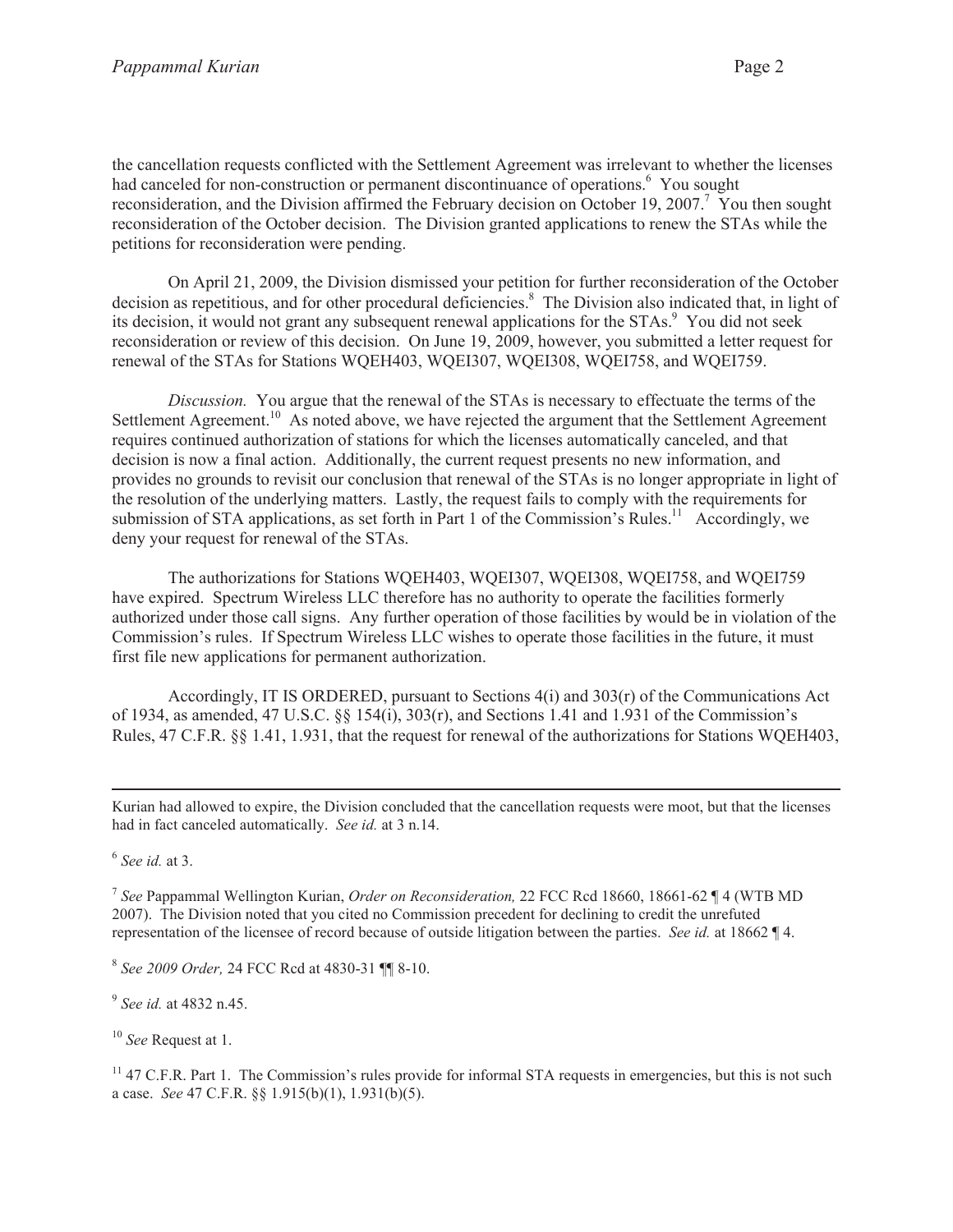WQEI307, WQEI308, WQEI758, and WQEI759, submitted by Spectrum Wireless LLC on June 19, 2009, IS DENIED.

This action is taken under delegated authority pursuant to Sections 0.131 and 0.331 of the Commission's Rules, 47 C.F.R. §§ 0.131, 0.331.

## FEDERAL COMMUNICATIONS COMMISSION

Scot Stone Deputy Chief, Mobility Division Wireless Telecommunications Bureau